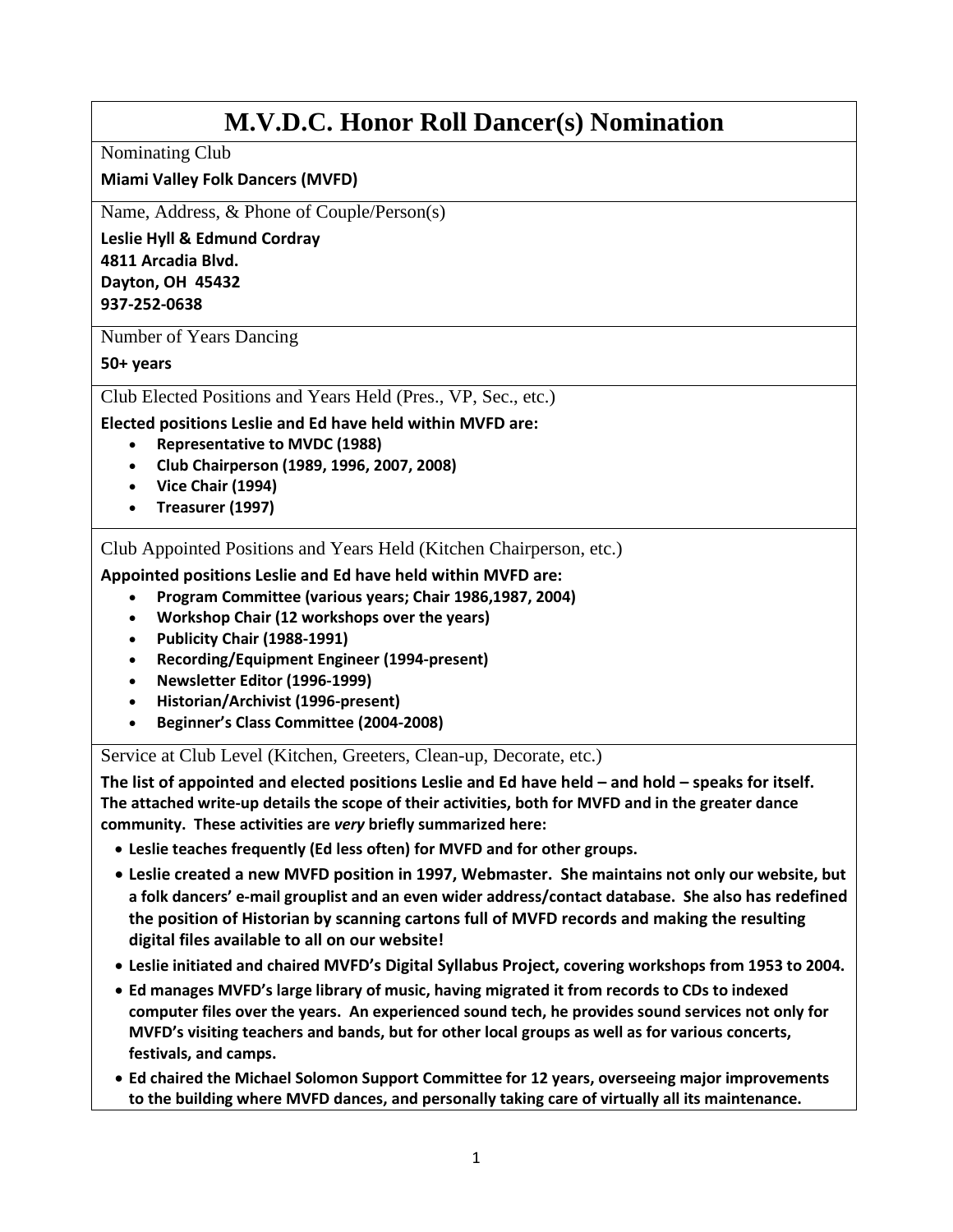**However, they contribute in many smaller ways as well. For example, Ed has arranged for a number of mini-workshops in addition to our regular workshops, while Leslie tracks the dances played and taught each week so we have a cumulative record and can do statistical analysis at the end of the year. They take care of a lot of the loose ends, whether it's laminating badges or mending curtains or finding beds for out-of-town visitors. But please see the long writeup!**

Number of Raids and Retrievals

**MVFD does not "raid"; this is not customary in folk dance.** 

Special Activities (Organize or Assist with Demos, Weekend & Week long Workshops, Special Dances, Parades, World A'Fair, State Fair, Festivals, etc.)

**Leslie and Ed have planned and danced in a wide range of demos for many years now. They have danced at the Waynesville Sauerkraut Festival, MVDC Day in the Park and Holiday at Home demos, and myriad demos for nursing homes, schools, and all kinds of social organizations (including the Buckeye Dance Conventions) in a remarkable range of venues.** 

**Ed and Leslie have chaired various weekend dance workshops, including the Tri-City Folk Dance Festival for several years. In addition, they have helped to identify suitable teachers for MVFD's workshops for at least the last 20 years.** 

**Leslie and Ed have been involved with the Dayton International Festival Inc. (A World A'Fair) every year since 1982 (Leslie) or 1990 (Ed). In connection with AWAF, one (or both) of them has:**

- **performed with four different ethnic dance groups**
- **choreographed and directed American, Croatian, Slovenian, Macedonian, and Pan-Slavic suites for the Živio South Slavic Dancers**
- **directed and choreographed for the Bagatelle French Dancers for 10 years**
- **directed the Italian dancers for 3 years**
- **directed, choreographed, or consulted for the Beseda Czech and Slovak dancers for 5 years**

**And that doesn't count the many performers' dance costumes Leslie has sewn or embroidered over 30-plus years! Or the sound services Ed has provided to dance groups, bands, festivals, and camps from California to Wisconsin to Ohio (including Cityfolk as well as MVFD and other local venues).** 

M.V.D.C Position and Years Held (Pres., VP, Treasurer, Trustee, etc.)

**Ed has served as Michael Solomon Support Committee Chair (1998-2010).**

**Leslie has served (in addition to being MVFD's liaison) as the following:**

- **Constitution & Bylaws Committee Chair (2002)**
- **Honor Dance Chair (2005, 2007, 2008)**
- **MVDC Historian (2010-present)**

State & National Positions and Years Held (State Corp, State & National Convention Positions, etc.)

**Ed has served as State Convention Treasurer (2006, 2011).**

**Leslie has served as State Convention Folk Dance Chair (2001, 2006). In addition, she has organized demos and MVFD's participation in costume shows when the convention has been in Dayton. For the 2011 Convention, she prepared displays on the history of square dance and of MVDC.**

State & National Conventions Attended **California: 1975-1980 National: 1982**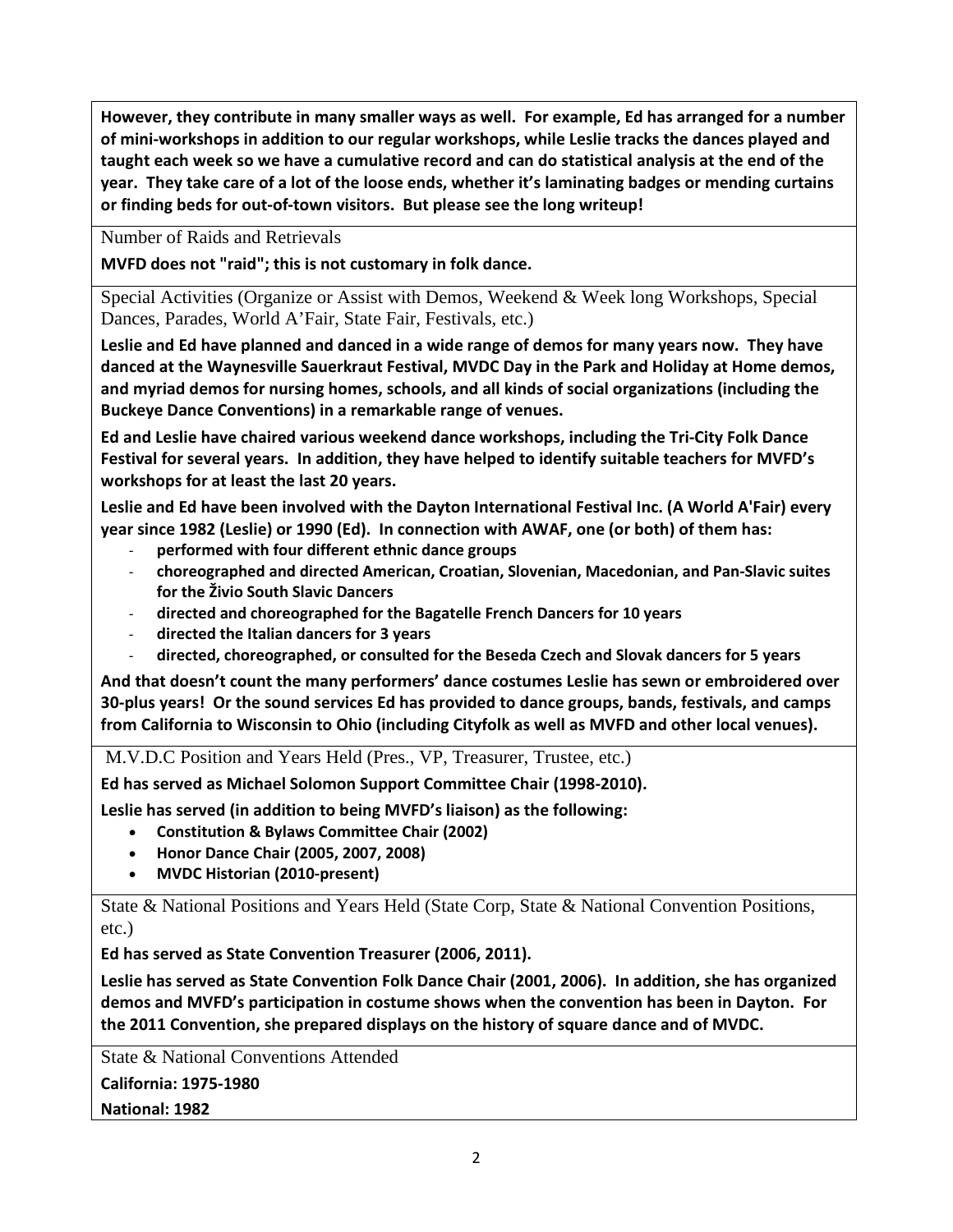**Ohio: 1984, 1988, 1991, 1995, 2001, 2005, 2006, 2011**

**In addition to State and National Square Dance Conventions, Ed and Leslie have attended a great many folk dance and leadership workshops, festivals, and camps, among them the below:** 

| Various MVFD Ethnic Folk Dance Workshops 1972-present (far too numerous to list!)               |                                               |
|-------------------------------------------------------------------------------------------------|-----------------------------------------------|
| Planina Folk Dance Camp 1972-1976                                                               | Bannerman Family Folk Dance Camp 1974-1975    |
| Kentucky Dance Institute 1975, 1977, 1980                                                       | California Statewide Festival 1975-1980       |
| Peninsula Council January Festival 1975-1980                                                    | Oregon State Folk Dance Camp 1979-1981        |
| Lloyd Shaw Foundation Workshop 1981                                                             | <b>Maine Folk Dance Camp 1983</b>             |
| <b>Oakland Scandinavian Festival 1984-1986</b>                                                  | Stockton Folk Dance Camp 1986, 2007           |
| <b>Christmas Country Dance School, Berea 1987</b>                                               | Mendocino Balkan Music & Dance Camp 1987-1989 |
| Scandinavian Week at Buffalo Gap 1989                                                           | Swedish-American Week in Sweden 1990          |
| <b>Telemark Experience, Norway 1990</b>                                                         | Door County Folk Festival 2007-2011           |
| Buffalo on the Danube 2009, 2010                                                                | <b>Boston-Montreal Folk Dance Cruise 2011</b> |
| Oglebay Folk Dance Camps, Old World Music & Dance Camps, San Francisco Kolo Festivals (various) |                                               |

## **M.V.D.C Honor Roll Dancer(s) Nomination (Write Up)**

### Nominating Club

**Miami Valley Folk Dancers (MVFD)**

Name, Address, & Phone of Couple/Person(s)

**Leslie Hyll & Edmund Cordray 4811 Arcadia Blvd. Dayton, OH 45432 937-252-0638**

### Write Up

**Because of the scope and depth of their involvement with the Miami Valley Folk Dancers, MVDC, and the greater Dayton dance community, MVFD has chosen to nominate Leslie Hyll and Edmund Cordray as MVDC 2012 Honor Roll Dancers. The positions they have held with MVFD, their contributions to MVDC, and their involvement in various recreational dance groups and events (not just in Dayton) all bear witness to the leading role they have played in recreational dance for more than 35 years.** 

**Leslie Hyll became a member of the Miami Valley Folk Dancers in 1972 at age 12, having spent her preteen years in the square dance community. With her parents, Lou and Nancy Hyll, she attended dance workshops in Ohio, Kentucky, and Virginia. As a teenager she danced with the Kettering Historical Dancers, and wrote a published paper on the history of American folk dance. During and after her college years, Leslie broadened her knowledge by attending dance workshops from Maine to Norway.** 

**Ed Cordray had dancing parents as well, and was an accomplished folk dancer by age 12. The list of his West Coast memberships at the end of this writeup shows that he was usually active in several clubs at a time, with an emphasis on Balkan dance. In his twenties, he performed in the semiprofessional ensemble Westwind. Ed has attended dance camps all over the country; he was 17 when he partnered his sister as she taught Norwegian dance workshops across the U.S.** 

**It is therefore no surprise that when Ed found himself in Dayton for a training course and checked out the local dancing, he should have found a kindred spirit in Leslie. Their commitment to dance was apparent even in their 1991 wedding, which was held in folk costume at the Michael Solomon Pavilion**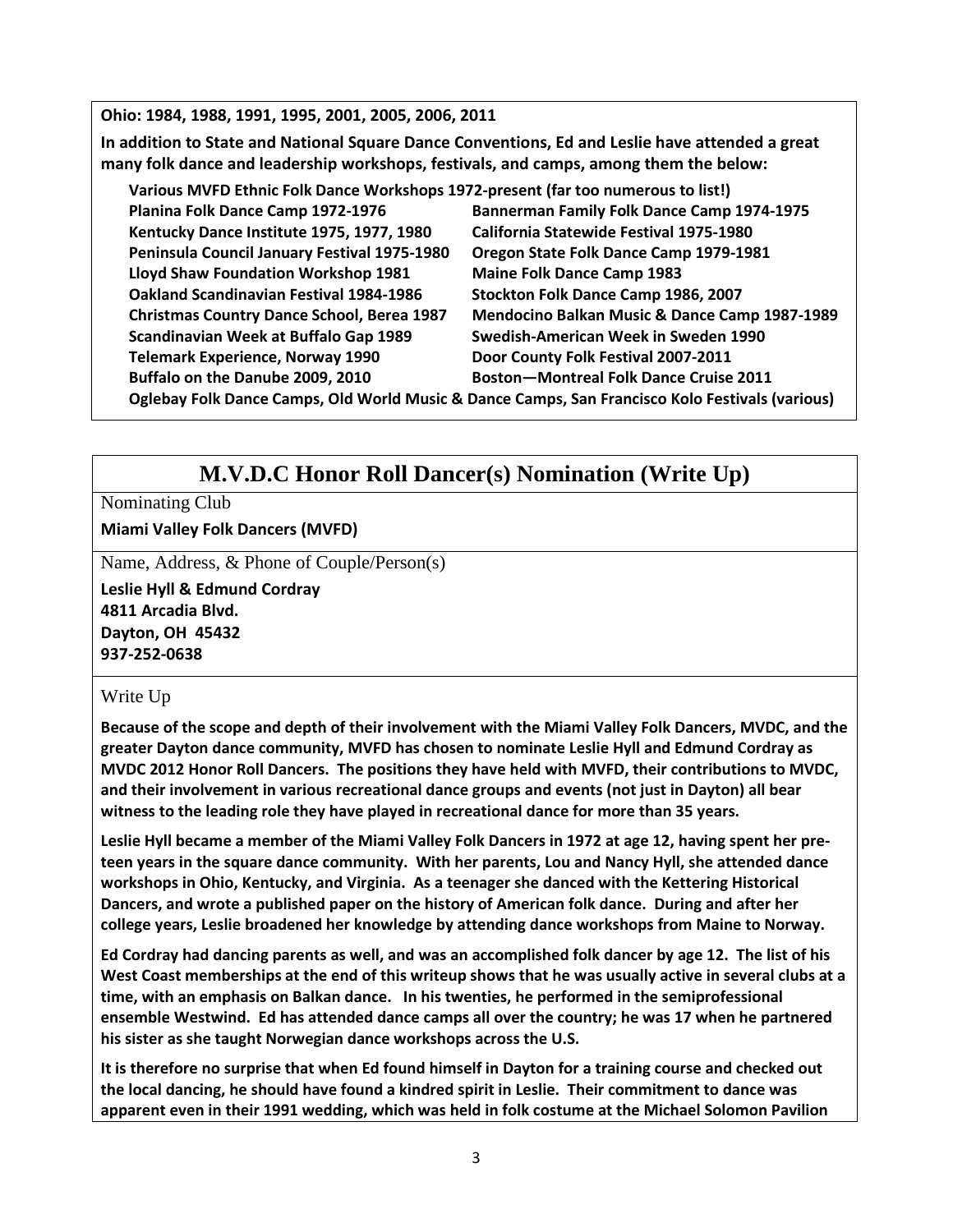**and attended by many in the Dayton dance community. Ed and Leslie continue to attend workshops together; in the past few years they have been in not only Ohio but Indiana, Illinois, West Virginia, Wisconsin, and California.** 

**Leslie and Ed's breadth of experience has made them a wonderful resource for recreational dance in Dayton. Leslie is perhaps the most knowledgeable of MVFD's dancer-instructors, and gladly teaches dances at any level. Her repertory is wide, although she particularly enjoys English, German, French, and American dances. (Ed's range is also wide, but emphasizes the Slavic dances.) Leslie has taught courses in dance at Wright State University, and always includes some teaching and audience participation in the demos she arranges. She has helped several local ethnic groups rediscover and present their dances. She organized the Tri-City Folk Dance Festival for several years.** 

**Leslie established (and continues to maintain) a website for the Miami Valley Folk Dancers that provides not only information about our club, but links to ethnic and folk dance groups all over Ohio as well as to related organizations like MVDC and Culture Works. In addition, she has set up and manages a group email account for members of MVFD and other interested folk dancers. Leslie also maintains an database of present and past club members as well as dance contacts throughout the Midwest and even farther afield, which the club uses for mailings and publicity.** 

**One of the largest of Leslie's undertakings has been the creation of a CD containing scanned syllabi from every known workshop sponsored by MVFD from 1953 to 2004. The alphabetical index of all the dances runs to 22 pages of small type. In 2000 she organized a massive scanning and proofreading effort; with the help of numerous MVFD members (and Ed), the CD was completed and published in 2005. Orders for this syllabus CD have come in from all over the country as well as abroad! Leslie and Ed are contributing all profits from this labor of love to the club.** 

**Leslie has written a history of MVFD, and maintains both hard-copy and electronic archives of programs, letters, photographs, and other documents dating back to the club's beginning. Digital copies of hundreds of historical artifacts are publicly available on the MVFD website. Leslie has now turned her organizational and computer skills to preserving the history of MVDC. She has established an on-line digital archive for MVDC and is busily discovering, scanning, and organizing MVDC artifacts.**

**For his part, Ed has taken charge of preserving the wealth of music that MVFD has acquired over its nearly-60-year history, from records to digital files. After transferring all of the club's records and tapes to a CD format (some 350-400 hours of work), he updated the club's book-sized listing to show all music by name, nationality, type, and CD number. As technology progressed, he put all the CD music onto a computer that offers our members speedy retrieval and considerable flexibility in handling the music. (No more record boxes!!) As members bring back music and dances from new workshops, and as software evolves, Ed continues to update our collection and add new capabilities.** 

**All the groups that dance at the Pavilion have benefited from Ed's willingness to take on responsibilities. His chairing of MVDC's Michael Solomon Support Committee for 12 years contributed greatly to its current status as possibly THE best dance hall in Dayton. He oversaw the refinishing of the floor, installation of a new roof, and improvements to the women's restroom and kitchen. Ed personally painted the outside of the entire building, and took care of most of the ongoing repairs and maintenance to the Pavilion, from installing new locks or gutters to replacing the hot-water heater – and much more. Somehow the wall panels were magically in place come winter, the light bulbs replaced themselves….**

**Between 1972 and 1988, before he moved to Dayton, Ed had regularly provided sound for bands at half a dozen established West Coast dance camps and festivals. He continues to provide or manage sound at various local dances, including many of the Cityfolk contra nights, and at the Door County Folk Festival in Wisconsin. (His choice of car is dictated by the need to transport an entire sound system at the drop of a hat.) Ed has put his skills at the disposal of a number of local dance groups as well as visiting teachers.**